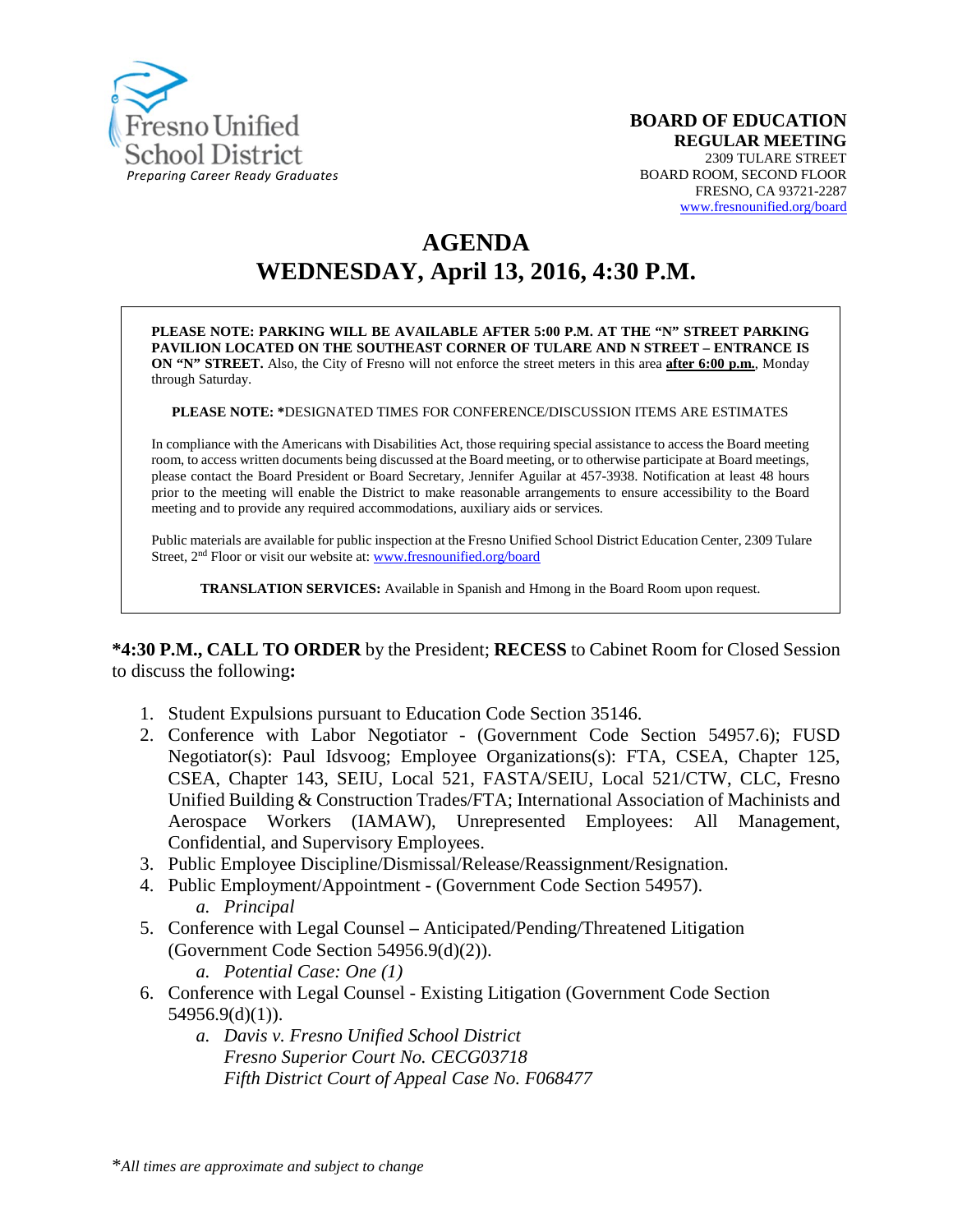**5:30 P.M., RECONVENE** and report action taken during Closed Session, if any.

# **PLEDGE OF ALLEGIANCE**

Elaine Brown, a parent that has had a positive impact at Viking Elementary, will lead the flag salute.

# **APPROVE Minutes**

Included in the Board binders are the draft minutes for the March 30, 2016 Regular Meeting. The Superintendent recommends approval. Contact person: Michael E. Hanson, telephone 457-3884.

# **ADOPT Resolution Recognizing April 2016 as "Remembrance of the Existence of the Armenian Genocide"**

Included in the Board binders is a resolution proclaiming the month of April 2016 as Remembrance of the Existence of the Armenian Genocide – as remembrance of those forever affected by the Armenian Genocide – and urges our schools and individual citizens to never forget these crimes against humanity. The Superintendent recommends adoption. Contact person: Bob Nelson, telephone 457-3657.

# **ADOPT Proclamation Recognizing April 2016 as School Library Media Month**

Included in the Board binders is a resolution proclaiming April 2016 as School Library Media Month. School Library Media Month celebrates school library media specialists and their programs. During the month of April, school library media specialists are encouraged to create activities to support their school and local community in celebrating the essential role of strong school library media programs. The Superintendent recommends adoption. Contact person: Bob Nelson, telephone 457-3657.

# **RECOGNIZE 9th Annual Middle School Tournament of Technology**

On Saturday, March 12, 2016 Fresno Unified, held the 9th Annual Middle School Tournament of Technology at Gaston Middle School. More than 500 students squared off in 14 technology-based competitions. Students competed in three categories of events: Robotics, Video Productions and Design. The goal of the competition is to engage students with a variety of innovative technologies to help develop collaboration, communication, critical thinking, and creativity skills. Contact person: Kurt Madden, telephone 457-3868.

# **HEAR Reports from Student Board Representatives**

An opportunity is provided to hear comments/reports from Student Board Representatives from Roosevelt High School. Contact person: Rosario Sanchez, telephone 457-6223.

# **HEAR Report from Superintendent**

ALL CONSENT AGENDA items are considered to be routine by the Board of Education and will be enacted by one motion. There will be no separate discussion of items unless a Board member or member of the community so requests, in which event, the item(s) will be considered following approval of the Consent Agenda.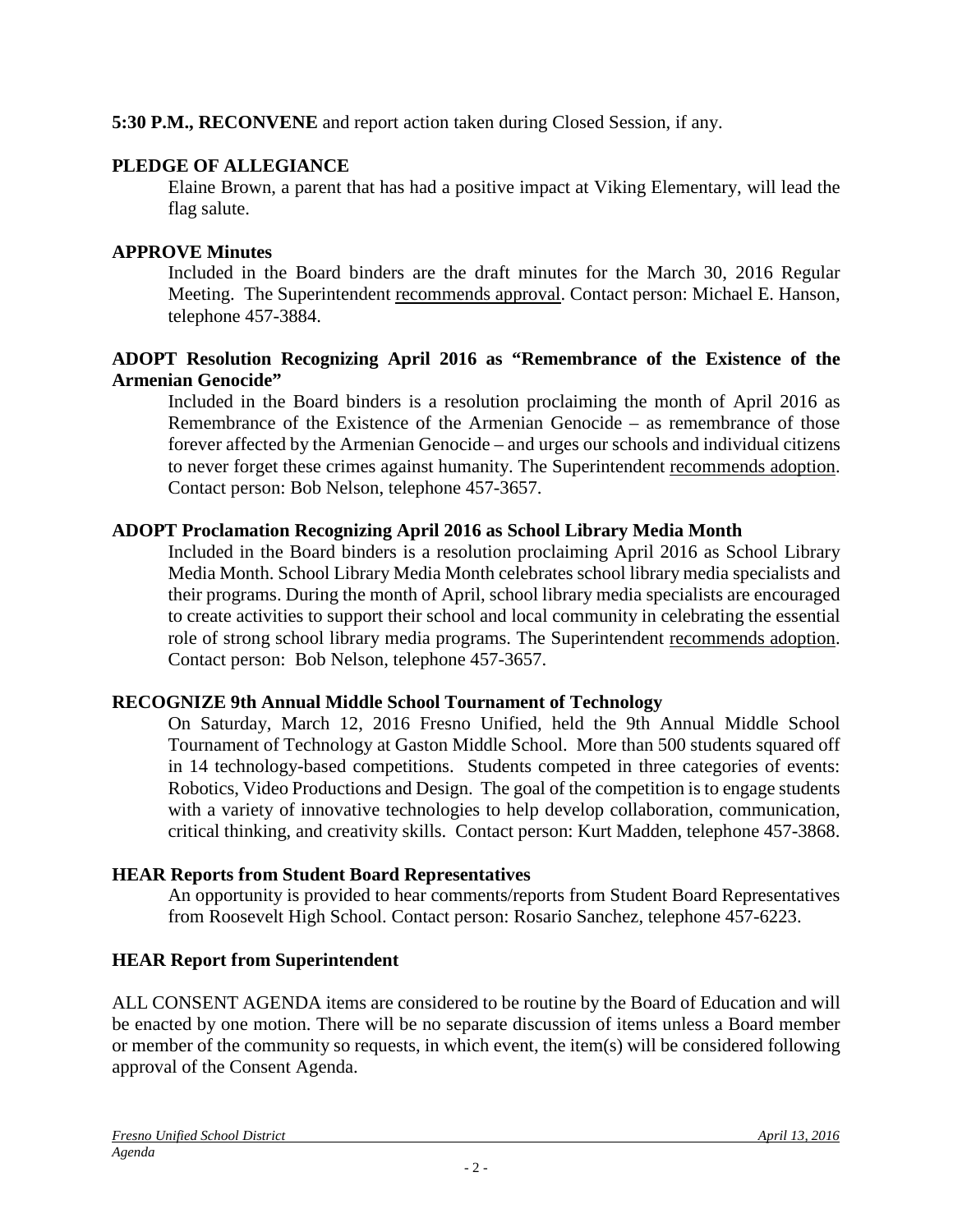# **A. CONSENT AGENDA**

# **A-1, APPROVE Personnel List**

Included in the Board binders is the Personnel List, Appendix A, as submitted. The Superintendent recommends approval. Contact person: Paul Idsvoog, telephone 457-3548.

#### **A-2, ADOPT Findings of Fact and Recommendations of District Administrative Board**

The Board of Education received and considered the Findings of Fact and Recommendations of District Administrative Panels resulting from hearings on expulsion and readmittance cases conducted during the period since the March 30, 2016, Regular Board meeting. The Superintendent recommends adoption. Contact person: Kim Mecum, telephone 457-3569.

#### **A-3, APPROVE Rejecting All Bids for Bid 16-13, Figarden Elementary School Classroom Building Additions**

Included in the Board binders is information on Bid 16-13, for construction of two eightclassroom buildings, a four-classroom kindergarten building and associated site work at Figarden Elementary School. Notifications were sent to ninety-three (93) vendors and four (4) construction trade publications, and the district received three (3) responses. Bids were opened on January 29, 2016. It is recommended that the Board reject all bids for this project. Rebidding the project is not expected to result in a delay in final project completion. The Superintendent recommends approval. Fiscal impact: There is no fiscal impact to the district. Contact person: Karin Temple, telephone 457-3134.

#### **A-4, APPROVE Use of Individual Piggyback Contracts in 2015/16**

It is recommended that the Board approve the use of piggyback contracts with US Communities (local supplier: Central Valley Golf and Utility) and Western States Contract Alliance (local supplier: Dimension Data/Nexus IS) in 2015/16. Piggybacking is allowed under Public Contract Code 20118 and is a best practice that takes advantage of competitive pricing from a contract formally bid by another public agency, which allows the district to avoid the time, expense, and market uncertainties associated with bidding. Approval for use of certain piggyback contracts is recommended annually. On June 17, 2015, the Board approved 35 piggyback contracts for use in 2015/16; these two contracts were not among them and are requested for approval at this time so they can be utilized for purchases in the coming months. The Superintendent recommends approval. Fiscal impact: Funding will be determined on a project-by-project basis. Contact person: Karin Temple, telephone 457-3134.

# **A-5, APPROVE Bid 16-18, Compressed Natural Gas (CNG) Fueling Conversion 2016 Row 2**

Included in the Board binders is information on Bid 16-18 to add 20 slow-fill CNG stations to the Transportation Department facility at the Brawley Service Center. This project includes construction of an additional row of slow-fill fuel dispensers, installation of an additional compressor, and associated piping and infrastructure required to increase the capacity of the slow-fill fueling system to accommodate a total of 36 buses. On March 26, 2014, the Board adopted Resolution 13-24 authorizing the acceptance of \$804,123 in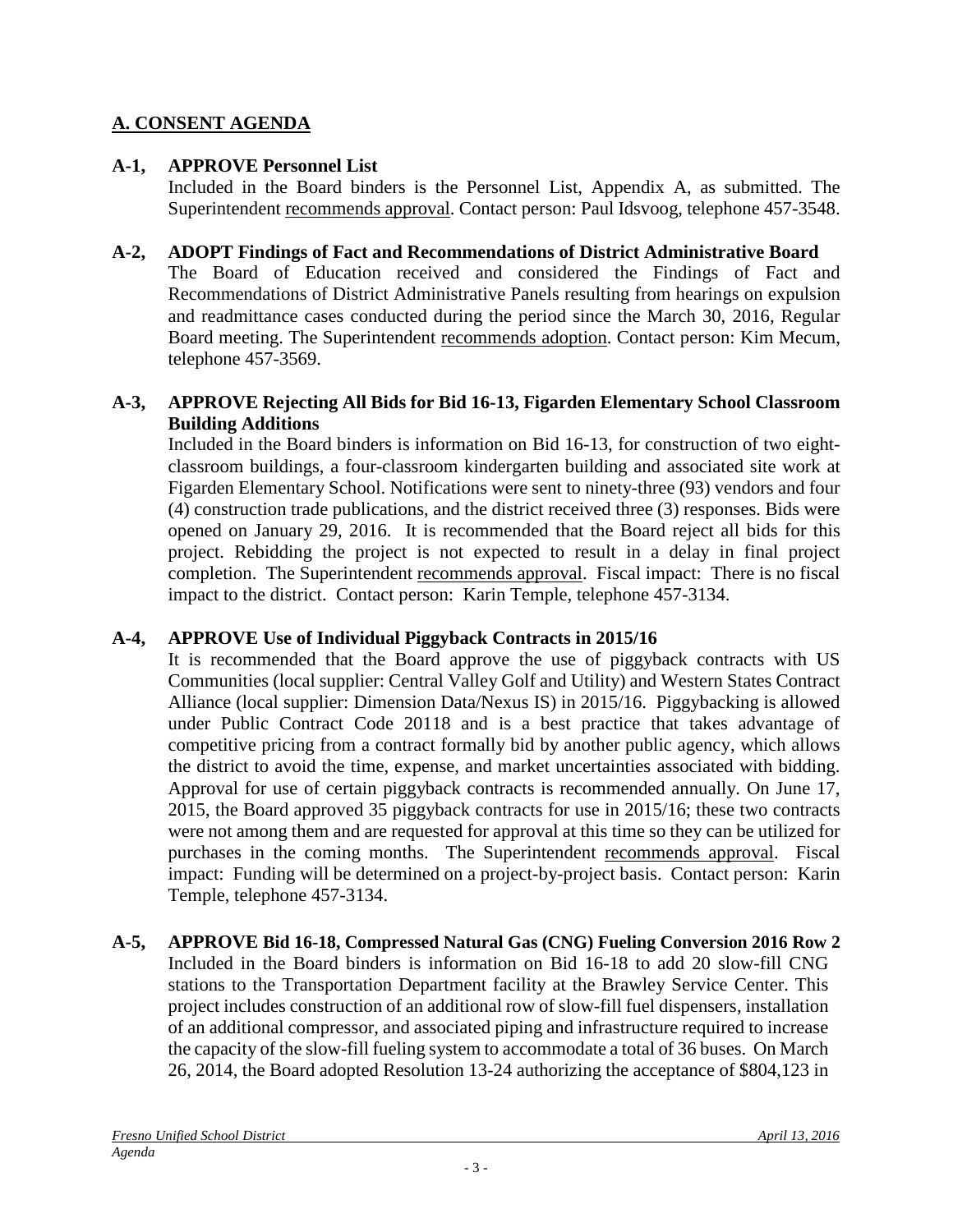### **A. CONSENT AGENDA** - *continued*

grant funds from the San Joaquin Valley Air Pollution Control District for this project and execution of the grant agreements. The request for bids was lawfully advertised on February 10, 2016. Notifications were sent to one hundred seventeen (117) vendors and four (4) construction trade publications, and the district received five (5) responses.

Staff recommends award to the lowest responsive, responsible bidder:

JT2, Inc., dba Todd Companies (Visalia, California) \$969,200

The Superintendent recommends approval. Fiscal impact: Funding of \$804,123 will be provided by the San Joaquin Valley Air Pollution Control District and the balance of \$165,077 will be available in the General Fund. Contact person: Karin Temple, telephone 457-3134.

#### **A-6, RATIFY the Filing of a Notice of Completion for the Project Listed Below**

Included in the Board binders is a Notice of Completion for the following project, which has been completed according to plans and specifications:

RFP 14-12 Baird Middle School Gymnasium Construction

The Superintendent recommends ratification. Fiscal impact: Retention funds are released in accordance with contract terms and California statutes. Funds are available in the Measure Q Fund. Contact person: Karin Temple, telephone 457-3134.

#### **END OF CONSENT AGENDA (ROLL CALL VOTE)**

# **UNSCHEDULED ORAL COMMUNICATIONS**

Individuals who wish to address the Board on topics within the Board's subject matter jurisdiction, but **not** listed on this agenda may do so at this time. While all time limitations are at the discretion of the Board President, generally members of the public will be limited to a maximum of three (3) minutes per speaker for a total of thirty (30) minutes of public comment as designated on this agenda. Any individual who has not had an opportunity to address the Board during this initial thirty (30) minute period may do so at the end of the meeting after the Board has addressed all remaining items on this agenda. Individuals with questions on school district issues may submit them in writing. The Board will automatically refer to the Superintendent any formal requests that are brought before them at this time. The appropriate staff member will furnish answers to questions. Please note that if you wish to address the Board on an agenda item, you should do so when that specific item is called.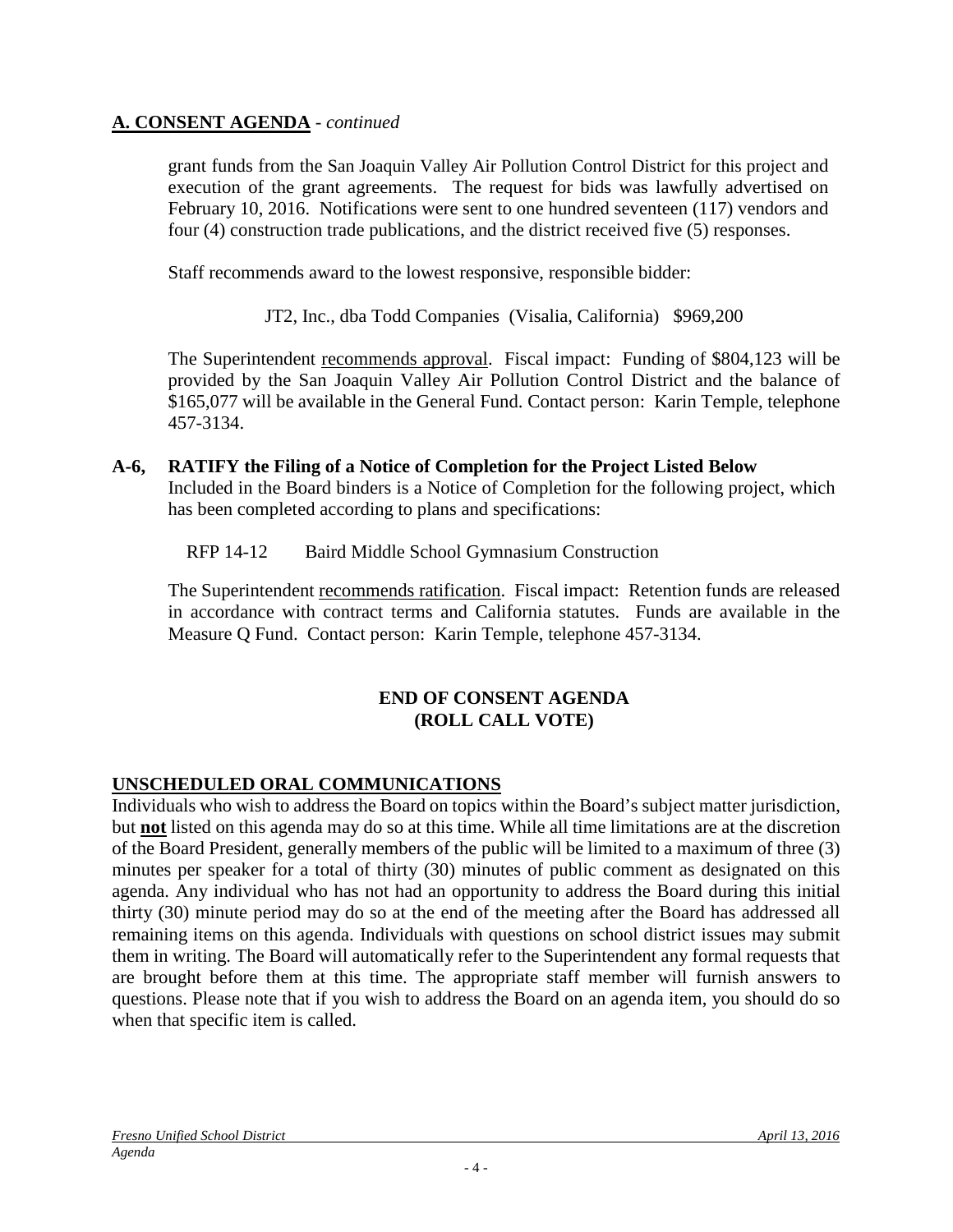# **B. CONFERENCE/DISCUSSION AGENDA**

# **6:00 P.M.**

# **B-7, PRESENT and DISCUSS the 2016/17 Strategic Budget Development**

The Governor released the proposed State budget for 2016/17 on January 7, 2016. The Board of Education has discussed the Governor's proposal and the potential impacts on Fresno Unified, as well as the strategic budget development process, at the following Board of Education meetings:

- January 20, 2016
- February 10, 2016
- February 24, 2016
- March 30, 2016

On April 13, 2016, staff and the Board will continue budget development discussions. Fiscal impact: Not available at this time. Contact person: Ruth F. Quinto, telephone 457- 6226.

# **7:00 P.M.**

**B-8, OPPORTUNITY for Public Disclosure and RATIFICATION of the 2015/16 Negotiated Collective Bargaining Agreement between Fresno Unified School District and Fresno Teachers Association (FTA)**

In accordance with Government Code 3547.5, all major provisions of collective bargaining agreements are to be presented at a public meeting of the public school employer before the employer enters into written agreement with an exclusive representative. Included in the Board binders is a copy of the tentative agreement between Fresno Unified School District and Fresno Teachers Association (FTA). The Superintendent recommends ratification. Fiscal impact: The estimated cost is included in the Disclosure of the Collective Bargaining Agreement. Contact person: Paul Idsvoog, telephone 457-3548.

# **C. RECEIVE INFORMATION & REPORTS**

# **C-9, Receive Carter G. Woodson Public Charter Schools Renewal Petition**

Agape Inc. has delivered a renewal petition to the district seeking authorization for a multisite charter known as the Carter G. Woodson Public Charter Schools (Woodson).Woodson is currently serving 329 "at-risk" students in grades 7-12. The school will be located at 3331 and 3333 N. Bond; and 4880 N. First Street. Fiscal impact: The estimated fiscal impact to Fresno Unified School District for 2016/17 is \$3,507,563. Contact person: Rosario Sanchez, telephone 457-6223.